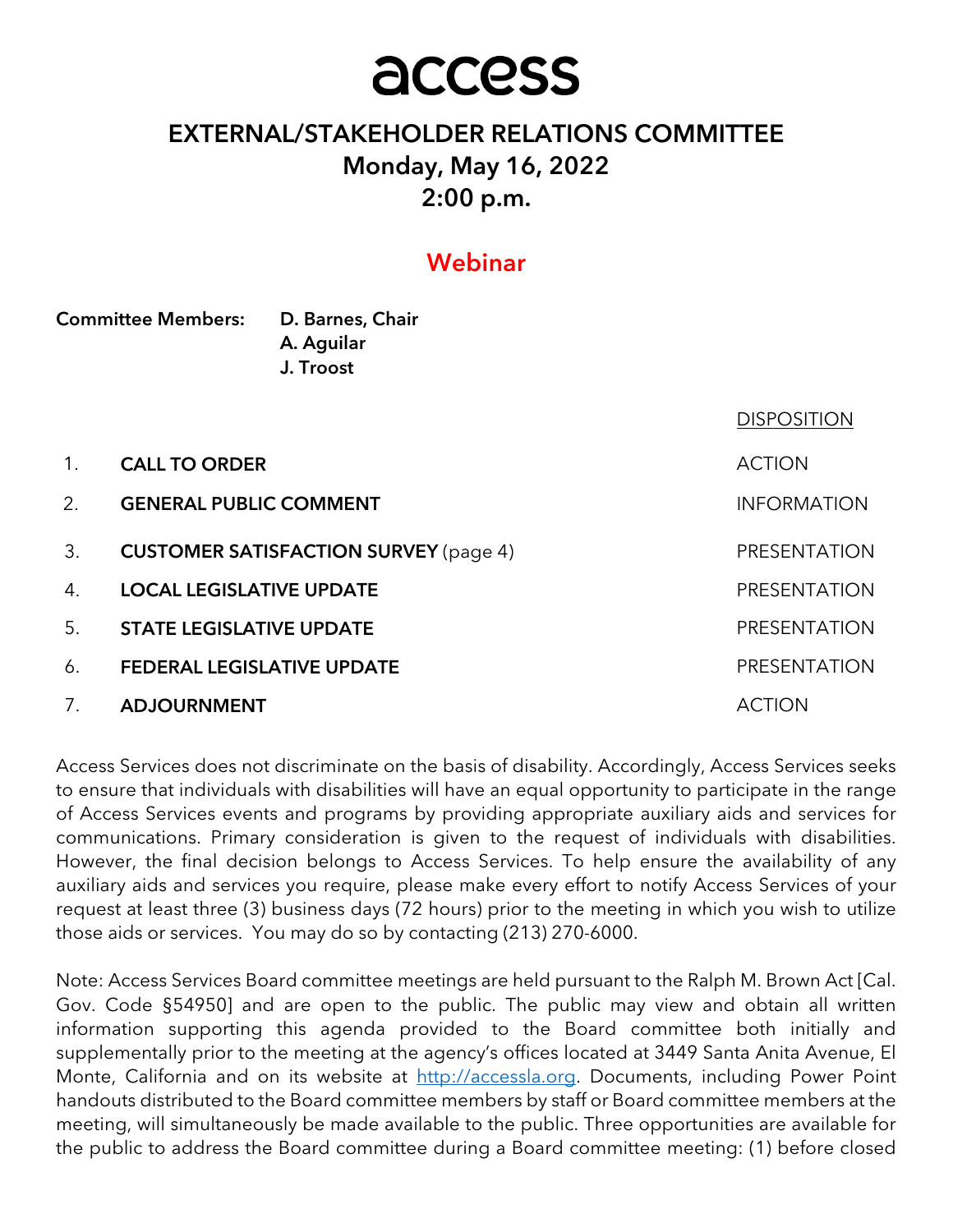session regarding matters to be discussed in closed session, (2) before a specific agendized item is debated and voted upon and (3) during the time allotted for general public comment. The exercise of the right to address the Board committee is subject to restriction as to time and appropriate decorum. All persons wishing to make public comment must fill out a goldenrod Public Comment Form and submit it to the Secretary of the Board. Public comment is generally limited to three (3) minutes per speaker and the total time available for public comment may be further limited at the discretion of the Chairperson. Persons whose speech is impaired such that they are unable to address the Board at a normal rate of speed may request an accommodation of a limited amount of additional time from the Chair but only by checking the appropriate box on the Public Comment Form. Granting such an accommodation is at the discretion of the Chair. The Board committee cannot and will not respond during the meeting to matters raised under general public comment. Pursuant to provisions of the Brown Act governing these proceedings, no discussion or action may be taken on these matters unless they are listed on the agenda, or unless certain emergency or special circumstances exist. However, the Board committee may direct staff to investigate and/or schedule certain matters for consideration at a future Board committee meeting and staff may respond to all public comments in writing prior to the next Board committee meeting.

## Commitment to Civility

To assure civility in its public meetings, staff and the public are also encouraged to engage in respectful dialog that supports freedom of speech and values diversity of opinion. To achieve compliance with these Rules, Directors, staff, and the public are encouraged to:

- Create an atmosphere of respect and civility where Directors, staff, and the public are free to express their ideas;
- Establish and maintain a cordial and respectful atmosphere during discussions;
- Foster meaningful dialogue free of personal attacks;
- Listen with an open mind to all information, including dissenting points of view, regarding issues presented to the Board;
- Recognize that it is sometimes difficult to speak at Board meetings, and out of respect for each person's feelings, allow others to have their say without comment, including booing, whistling or clapping; and
- Adhere to speaking time limit.

Alternative accessible formats are available upon request.

## \*NOTE

## NOTICE OF ALTERNATIVE PUBLIC COMMENT PROCEDURES

Pursuant to temporary revised Brown Act requirements, Board committee members will be participating via webinar. The public may submit written comments on any item on the agenda - 1) through email by addressing it to - board@accessla.org or 2) via US Postal mail by addressing it to - Access Services Board Comments, PO Box 5728, El Monte CA 91734. Please include your name, item number and comments in the correspondence. Comments must be submitted/received no later than 9:00 am on Monday, May 16, 2022 so they can be read into the record as appropriate.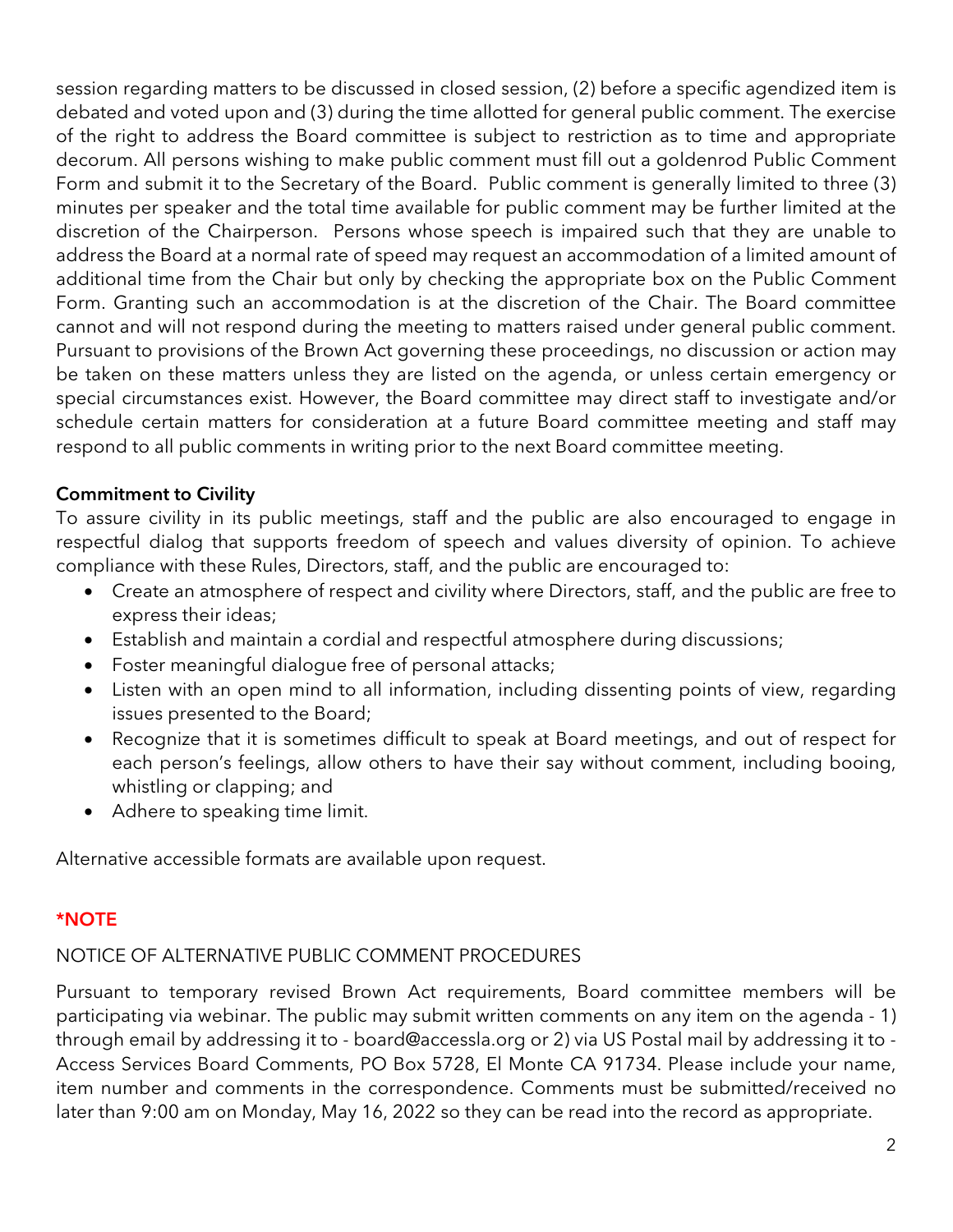The public may also participate via the Zoom webinar link, or by teleconference. Please review the procedures to do so as follows –

How to Provide Public Comment in a Board Meeting via Zoom

Online

- 1. Click the Zoom link for the meeting you wish to join. Meeting information can be found at: https://accessla.org/news\_and\_events/agendas.html. Make sure to use a current, up-to-date browser: Chrome 30+, Firefox 27+, Microsoft Edge 12+, or Safari 7+. Certain functionality may be disabled in older browsers including Internet Explorer. You may also use this direct link https://us06web.zoom.us/j/82909543828
- 2. Enter an email address and your name. Your name will be visible online while you are speaking.
- 3. When the Committee Chair calls for the item on which you wish to speak, click on "raise hand." Speakers will be notified shortly before they are called to speak. Mute all other audio before speaking. Using multiple devices can cause audio feedback.
- 4. Please note that the "Chat" feature is an accessibility tool for comments on items by committee members and the general public attendees who need to use this tool. If you cannot use the "raise hand" feature, then please submit a written comment as outlined above.
- 5. When called, please limit your remarks to three minutes. An audio signal will sound at the threeminute mark and the Chair will have the discretion to mute you at any point after that. After the comment has been given, the microphone for the speaker's Zoom profile will be muted.

Note: Members of the public will not be shown on video.

By phone

- 1. Call the Zoom phone number and enter the webinar ID for the meeting you wish to join. Meeting information can be found at: https://accessla.org/news\_and\_events/agendas.html
- 2. You can also call in using the following information Dial (for higher quality, dial a number based on your current location): US: +1 669 900 6833 or +1 253 215 8782 or +1 346 248 7799 or +1 929 205 6099 or +1 301 715 8592 or +1 312 626 6799 or 833 548 0276 (Toll Free) or 833 548 0282 (Toll Free) or 877 853 5247 (Toll Free) or 888 788 0099 (Toll Free) Webinar ID: 829 0954 3828
- 3. When the Committee Chair calls for the item on which you wish to speak, press \*9 to raise a hand. Speakers will be notified shortly before they are called to speak. Speakers will be called by the last four digits of their phone number. Please note that phone numbers in their entirety will be visible online while speakers are speaking.
- 4. If you cannot use the "raise hand" feature, the please submit a written comment as outlined above.
- 5. When called, please state your name and limit your remarks to three minutes. An audio signal will sound at the three-minute mark and the Chair will have the discretion to mute you at any point after that. After the comment has been given, the microphone for the speaker's Zoom profile will be muted.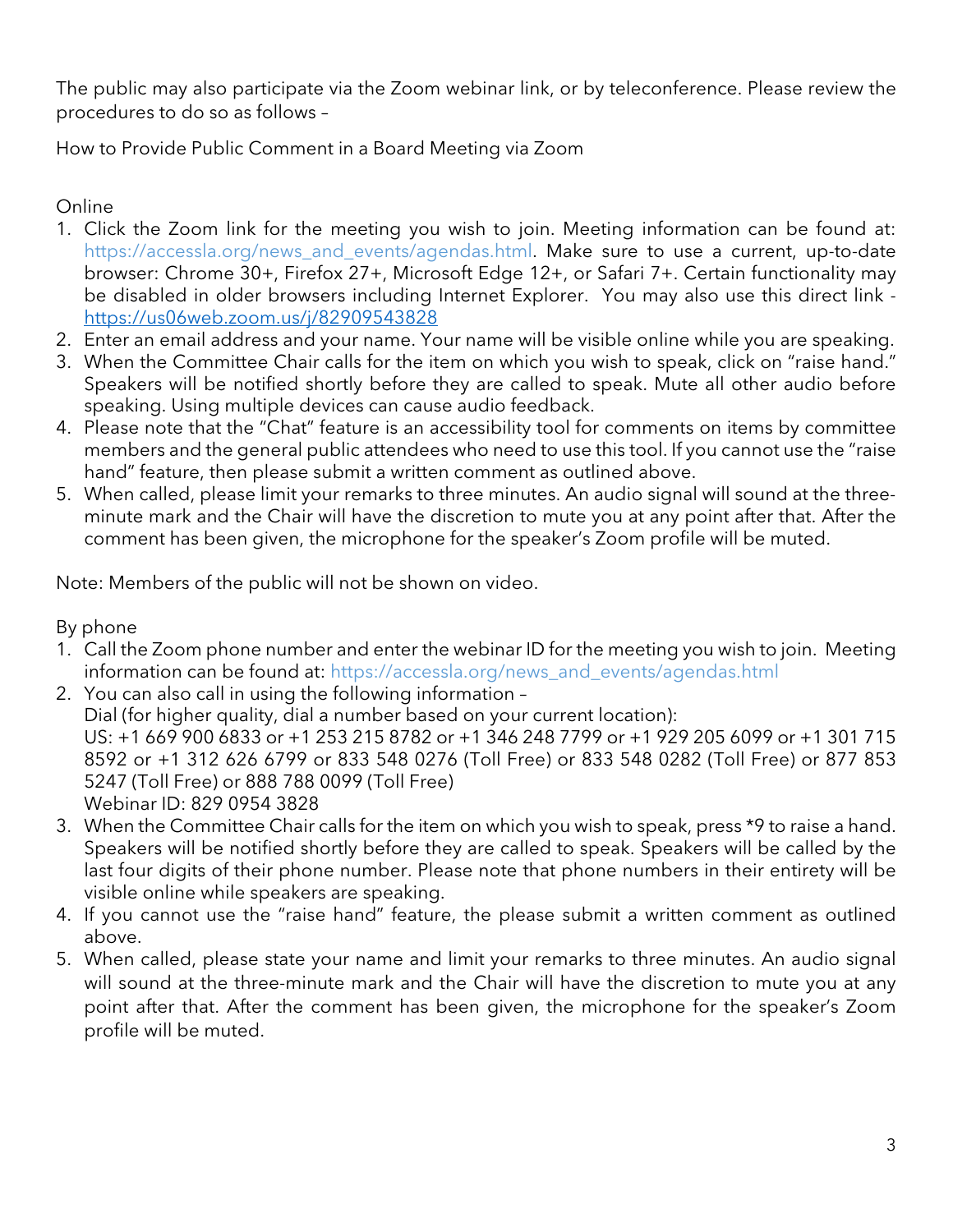#### MAY 9, 2022

| RE:          | <b>OVERVIEW OF 2022 CUSTOMER SATISFACTION SURVEY</b> |
|--------------|------------------------------------------------------|
| <b>FROM:</b> | <b>ERIC HAACK, STRATEGIC PLANNER</b>                 |
| TO:          | <b>BOARD OF DIRECTORS</b>                            |
|              |                                                      |

#### ISSUE:

Over four weeks from January 3 to February 7, 2022, Access – through its contractor Great Blue Research – conducted a Customer Satisfaction Survey of Access customers to determine overall satisfaction with the services that Access provides for its community of customers.

#### BACKGROUND:

Conducting regular passenger satisfaction surveys of Access customers is a critical step in obtaining an enhanced understanding of passenger perceptions of Access' service, quality, and responsiveness to customer concerns.

In prior customer satisfaction surveys, Access has sought feedback from customers on their experience with the trip booking process, and experience before, during, and after an Access trip. General customer satisfaction surveys were last conducted in 2011 and in 2017. Access also conducted a more narrowly tailored survey in 2021, focusing on satisfaction with new technological improvements, such as the introduction of the Where's My Ride mobile app and on-line trip reservation options.

Access staff works with its two advisory committees (CAC and TPAC) in designing surveys which include topics deemed relevant by members of these committees. Staff, in turn, then provides a detailed summary of the survey results to both the committees and the Access Board of Directors.

Access' most recent Customer Satisfaction Survey was conducted over the course of four weeks in the months of January and February 2022. This was Access' first customer satisfaction survey that provided an option for respondents to provide responses using digital means such as clicking on weblinks provided in emails or text messages, or by completing the survey through a link on Access' website. This digital option was provided in combination with telephone surveys obtained from Great Blue Research's call center.

The customer satisfaction survey had a total of 70 questions on a variety of topics, including a respondent's satisfaction with drivers performing Access trips they have taken, satisfaction with trip reservationists or customer service representatives or OMC representatives they have spoken with. Also, there were questions probing whether the respondent travels with a mobility device and/or a service animal and whether they have experienced any difficulty using Access with their mobility device and/or their service animal.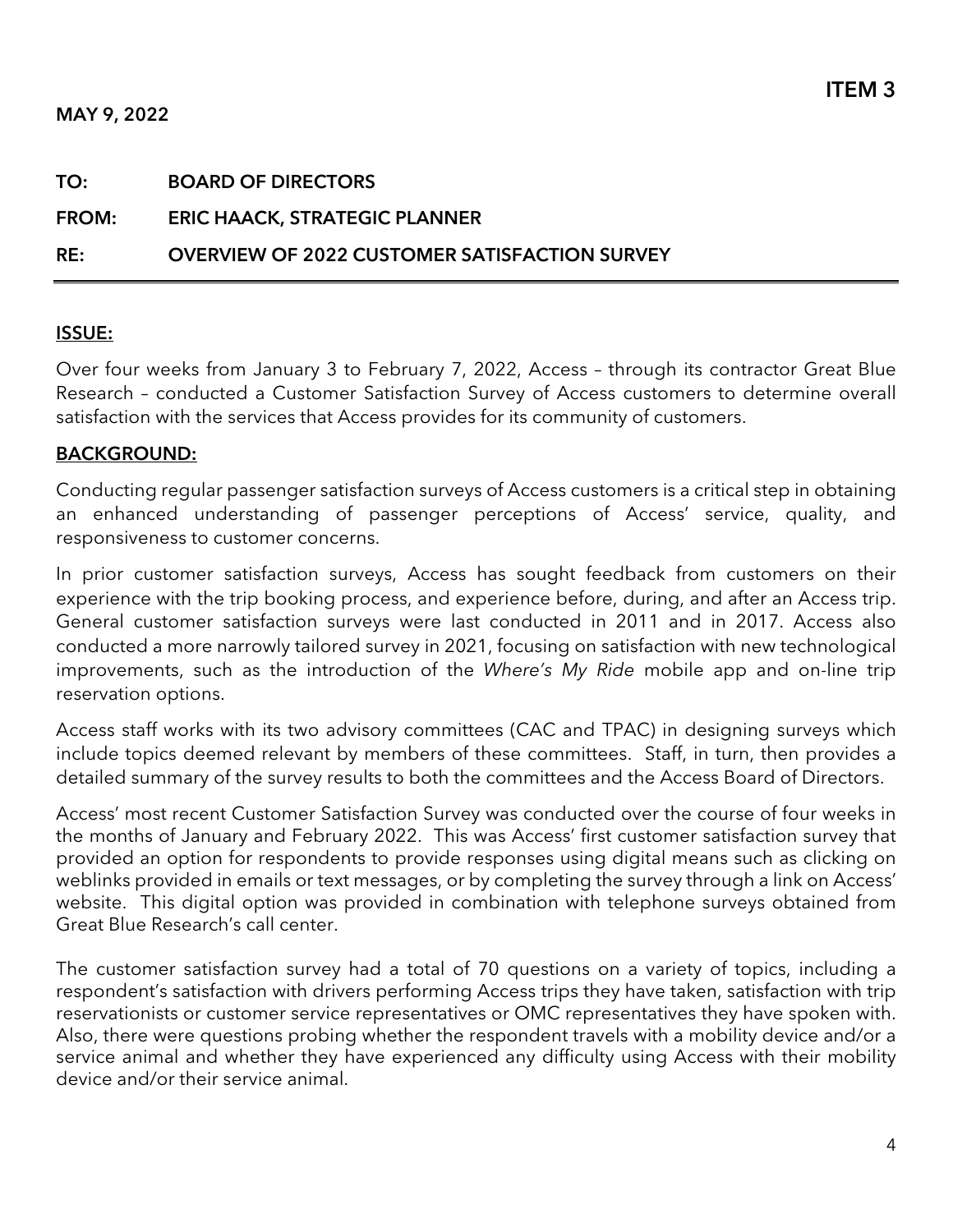A copy of the draft survey report prepared by Great Blue Research can be accessed at the following link: [ESR Item 3 – Attachment A.](https://www.dropbox.com/s/rmsgwrxx2asyc14/2022%20Customer%20Satisfaction%20Survey.pdf?dl=0) 

#### SURVEY FINDINGS:

The results of the survey are overall very positive. Some of the highlights from the survey include the following:

- Satisfaction with Drivers: 89.7%
- Satisfaction with Reservation Agents: 90.6%
- Satisfaction with Customer Service Representatives: 84.8%
- Satisfaction with vehicles: (Cleanliness: 89.7%; Appearance 88.0%; Comfort: 85.2%; Rides 83.0%)
- Overall Satisfaction with Access: 84.6%

The majority of respondents (51.9%) also indicated that they felt that Access' service had improved over the past couple of years with 26.5% of respondents indicating that Access' service had neither improved or gotten worse and 15.1% responding that Access' service had gotten worse in the past few years.

#### CHANGES TO SURVEY METHODOLOGY AND ENVIRONMENTAL IMPACTS ON SURVEY RESULTS:

In consultation with Great Blue Research, Access introduced a number of changes with this survey which staff felt would provide more accurate results from respondents. Additionally, there were large-scale global events taking place during the course of this survey, which also no doubt had some impact on this survey.

First, as indicated above, this customer satisfaction survey was the first survey to employ not only telephone-based surveys, but also encouraged responses through email and text with respondents being able to click on a web-link and complete the entire survey at their own pace. According to Great Blue Research, digital responses can be less positive overall than a telephone-only survey, but this method may also reveal more accurate perceptions of respondent satisfaction.

Second, Access made changes to some questions related to customer experiences, previously asking respondents to respond to their "most recent" experience with Access, either their most recent trip, trip reservation, or telephone call with a customer service representative. Access changed the questions for respondents to consider their experiences over "the past three months." By providing customers with a broader range of events to consider, they may also provide overall less positive responses, but – again – this change was made in order to provide Access with more accurate responses related to customer satisfaction.

Lastly, according to Great Blue Research, the ongoing COVID-19 pandemic has negatively impacted overall satisfaction levels in their surveys.